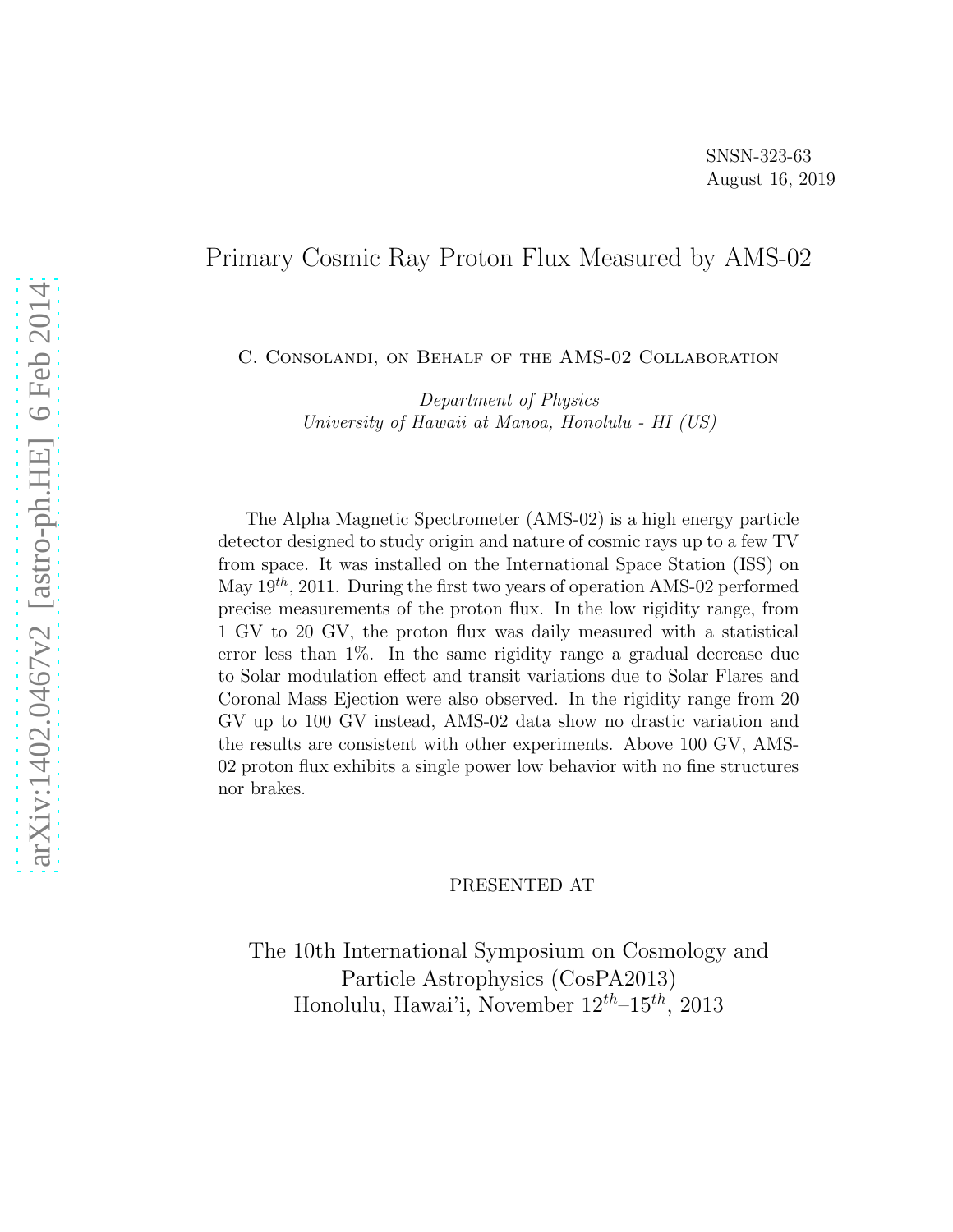# 1 Proton Flux Introduction

Protons constitute the most abundant part of the galactic cosmic rays. Knowing their absolute flux and their spectral shape is of fundamental importance for understanding the origin and propagation of galactic cosmic rays in our Galaxy. In addition, primary protons coming from the Sun are an important probe to study solar phenomena. Proton spectral shape above 100 GeV has recently been under strong interest for the space particle community. In this paper the accurate determination of the proton flux measured by AMS-02 is presented [\[1\]](#page-9-0).

# 2 AMS-02 Detector

AMS-02 was installed on the International Space Station (ISS) on May  $19^{th}$ , 2011 to perform a unique and long duration mission (∼20 years) in particle space physic research. AMS-02 [\[2\]](#page-9-1) is a magnetic spectrometer consisting of several detectors [\[2\]](#page-9-1). To perform proton flux analysis the following sub-detectors were involved: the permanent magnet of 1.4 kG [\[3\]](#page-9-2), the nine layers of the silicon Tracker with a maximum track path length of  $3 \text{ m}$  [\[4\]](#page-9-3), the 4 layers of the time of flight system (TOF) which determines particles direction, velocity and constitutes the AMS-02 trigger [\[5\]](#page-9-4). The particle rigidity, which is defined as the momentum over the charge, is obtained by means of a fitting procedure witch uses information of the three dimensional trajectory reconstructed by the tracker and bent by the magnetic field. The AMS-02 maximum detectable rigidity (MDR) for protons [\[6,](#page-9-5) [7\]](#page-9-6) is about 2 TV.

# 3 Data Sample and Exposure Time

Two years of AMS-02 data collected from May  $19^{th}$ , 2011 to May  $19^{th}$ , 2013 are analyzed in this work. During each of the  $6.3 \times 10^7$  seconds of data taking the AMS-02 live time was precisely measured. The exposure time period is selected with second-by-second basis as follows:

- AMS-02 is required to be in the nominal data taking status,
- the AMS-02 vertical axis must lie within 25° of the Earth zenith axis,
- the measured rigidity is required to exceed by a factor 1.2 of the maximal Stoermer cutoff[\[8\]](#page-9-7).

The total exposure time varies according to the measured rigidity: at 1 GV it is equal to  $1.52 \times 10^6$  seconds and rapidly increases with rigidity. For rigidities above 25 GV it reaches the constant value of  $5.12 \times 10^7$  seconds, which corresponds to an overall average live time fraction of 81.6% for two years.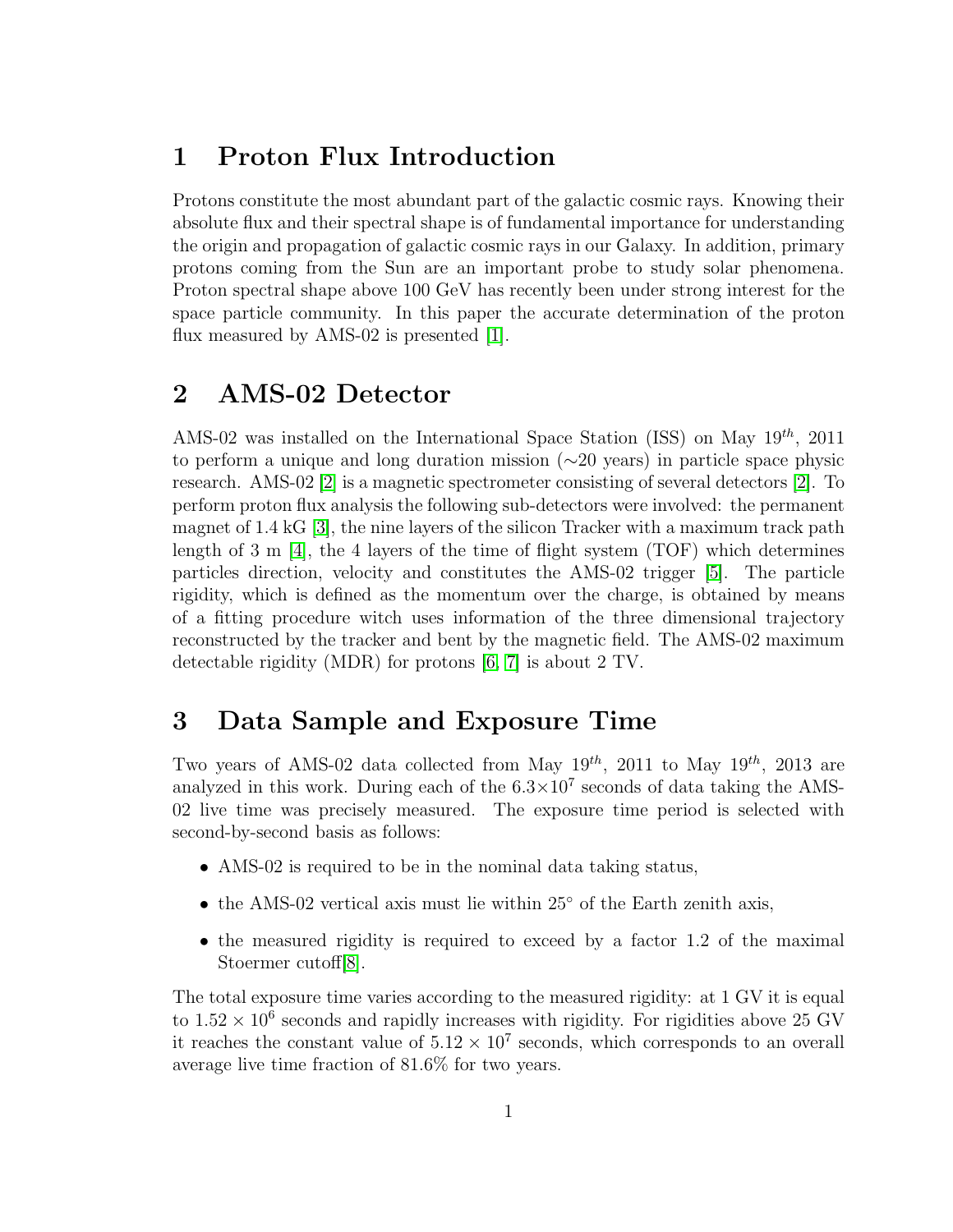# 4 Event Selection

To reach the highest possible rigidity resolution, events with at least one full span track in the tracker where selected. The full span track is defined to have hits in both outer most planes (layer 1 and 9 respectively).

### Preselection

The preselected sample is composed of events that are requested to have:

- velocity measured by at least three TOF layers consistent with a down going particle, and
- linearly extrapolated trajectory of the TOF hit positions passing both tracker layer 1 and 9.

### Proton Track Selection

Proton candidates are selected among the preselected sample to have:

- at least one track reconstructed in the tracker with four planes inside the magnet bore, and
- charge measured by the tracker consistent with  $Z = 1$  particle.

The tracker charge is determined by multiple measurements of energy loss in all tracker layers of the double sided silicon detector [\[9\]](#page-9-8). To estimate the  $Z = 1$  charge selection efficiency a pure proton sample, selected by an independent charge mea-surement performed with TOF [\[10\]](#page-9-9), was used. As shown in Fig. [1,](#page-3-0) the  $Z = 1$  charge selection efficiency is more than 99.9 % over the whole rigidity range.

### Final Sample Selection

The final proton events, used for flux analysis, are required to have:

- at least one track with measured hit positions in two coordinates both in layer 1 and 9, and
- normalized  $\chi^2$  of the fitting track, in the bending plane, less than 10.

After all these cuts  $3.03 \times 10^8$  events were selected.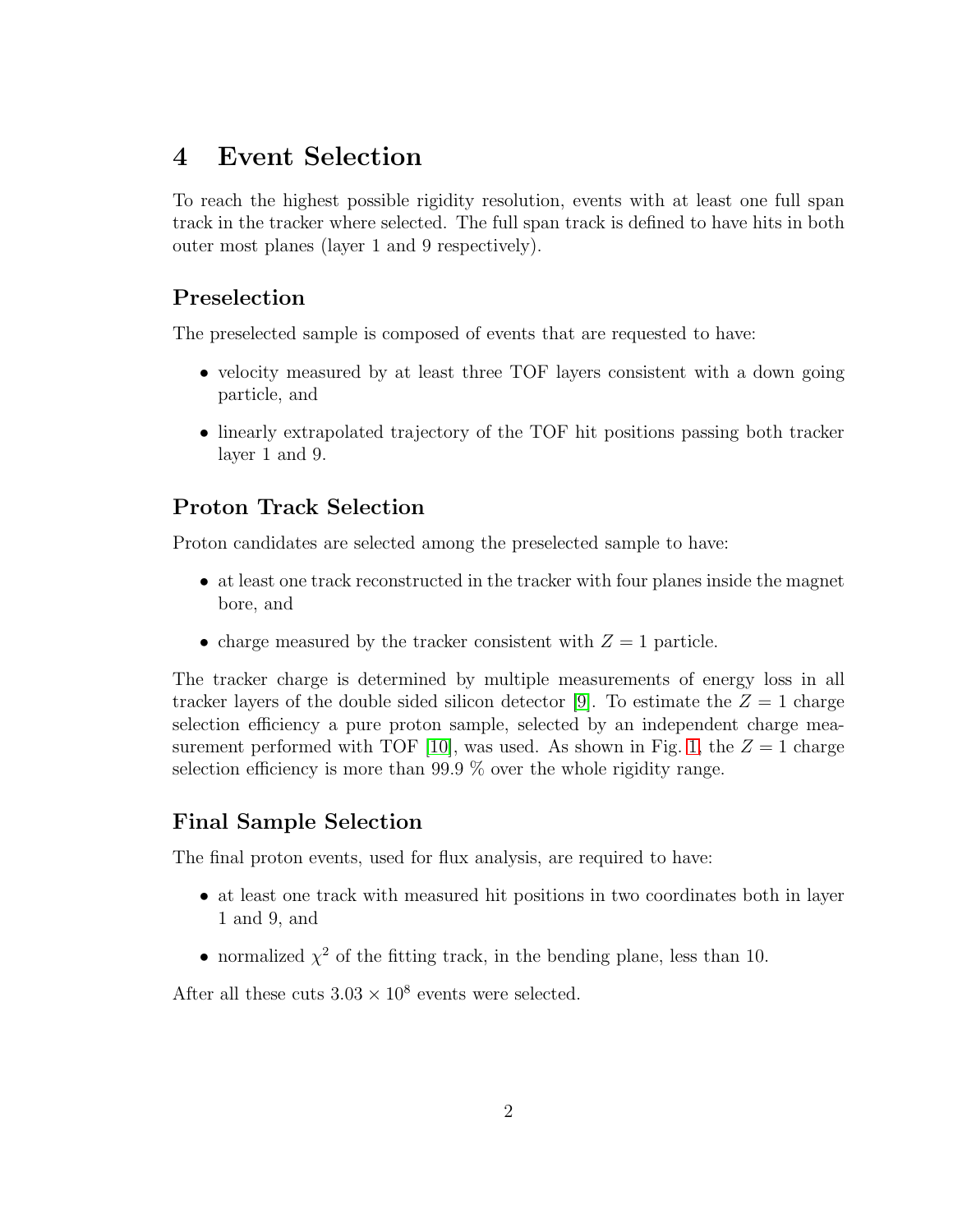

<span id="page-3-0"></span>Figure 1: Tracker charge distributions of proton -red curve- and Helium -blue curvepure sample selected by an independent charge measurement by TOF.

#### 4.1 Backgrounds

Protons are the most abundant particles in primary cosmic rays. However the possibility of backgrounds were studied and quantified.

As shown in Fig. [1](#page-3-0) the probability that helium is mis-identified as proton is estimated to be less than 0.1 % over the whole rigidity range. This estimation was performed with a pure helium sample selected with an independent TOF [\[10\]](#page-9-9) charge measurement.

Pions that are produced in the atmosphere and in the material around AMS-02 can be a source of contamination for the proton sample at low energy. Nevertheless after the request of a measured rigidity to exceed the maximal Stoermer cutoff by a factor 1.2, the pion contamination was estimated to be less than  $1\%$  in the 1–2 GV region.

Electrons are mostly rejected by requesting a positive measured rigidity. However the possible misidentification of the charge sign, that may affect the high energy range of the spectra, is considered to be negligible because the spectral index of electron is steeper than the one of protons [\[11\]](#page-9-10).

In this analysis, positrons were not separated from protons but their total contribution is less than 1  $\%$ .

Deuterons were not separated from protons as well, but according to previous measurements [\[12\]](#page-9-11), the cosmic ray deuteron to proton ratio is 2∼3 % at 1 GV and it decreases with increasing rigidity.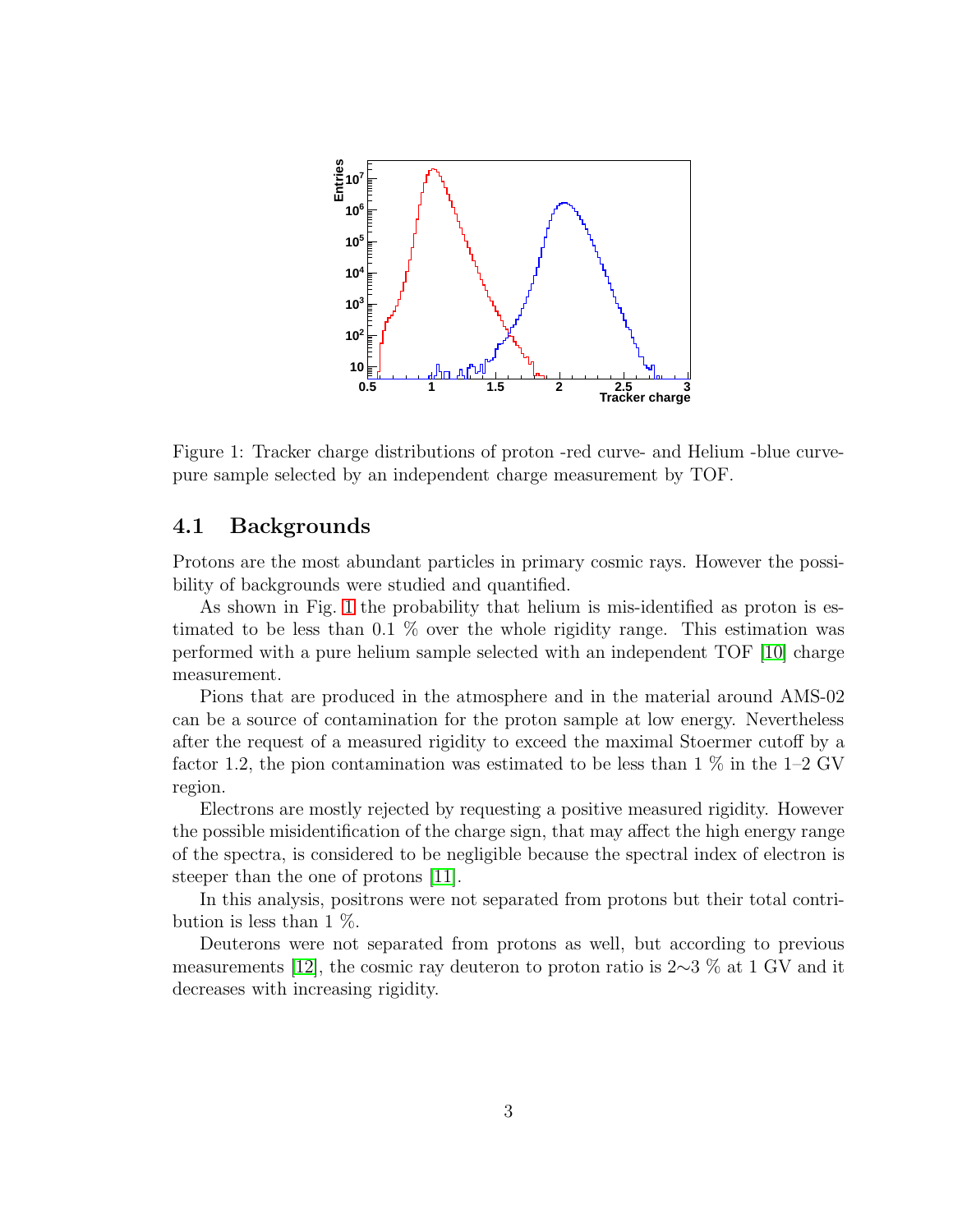### 5 Flux Normalization

Assuming an isotropic flux for rigidities greater than the geomagnetic cutoff, the differential proton flux  $J$  as a function of rigidity  $R$  may be written as follows:

$$
J(R) = \frac{N_{\text{obs}}}{T_{\text{exp.}}A_{\text{eff.}}\varepsilon_{\text{trg.}}\varepsilon_{\text{trk.}}\text{d}R}
$$
(1)

where:  $N_{\text{obs}}$  is the number of selected events;  $T_{\text{exp}}$  is the exposure time;  $A_{\text{eff}}$  is the effective acceptance which includes both geometrical factor and efficiencies, without large migration of energy, due to hadronic interactions;  $\varepsilon_{\text{trg}}$  is the trigger efficiency;  $\varepsilon_{\text{trk}}$  is the selection efficiency of proton tracks, and dR is the rigidity bin width.

#### 5.1 Acceptance

The effective acceptance is estimated by means of a simulation technique [\[13\]](#page-9-12). A dedicated program based on the GEANT-4.9.4 package [\[14\]](#page-9-13) was developed to simulate Monte Carlo events. In this program electromagnetic and hadronic interactions of particles in materials are simulated and AMS-02 detector response is generated as well. After the simulation process, the digitized signal undergoes to the same reconstruction as the one applied on data. The acceptance,  $A_{\text{eff}}$  is obtained as :

$$
A_{\text{eff.}} = A_{\text{gen.}} \times \frac{N_{\text{acc.}}}{N_{\text{gen.}}} \tag{2}
$$

where:  $A_{gen.}$  is a geometrical factor of the Monte Carlo generation plane;  $N_{gen.}$  is the number of generated events, and  $N_{\text{acc}}$  is the number of events which passed the preselection.

The generation plane is a 3.9×3.9 m<sup>2</sup> square surface on top of AMS-02 ( $z =$ 195 cm), which corresponds to  $A_{gen.} = 47.8 \text{ m}^2 \text{sr}$ . The obtained acceptance depends slightly (less than 5 %) on rigidity below 10 GV and is constant above 10 GV. A systematic error of 2.8 % due to the uncertainty of energy dependence of the hadronic interaction probability is taken into account.

#### 5.2 Trigger efficiency

In the AMS-02 trigger logic different physics trigger conditions are implemented. The trigger logic was designed to maximize the efficiency for each particle species and to keep a sustainable rate of the recorded events. In order to measure the trigger efficiency directly from data, 1/100 of the events with a coincidence of signals from at least 3 TOF planes are tagged as unbiased. The trigger efficiency,  $\varepsilon_{\text{trg}}$  is obtained as:

$$
\varepsilon_{\text{trg.}} = \frac{N_{\text{phys.}}}{N_{\text{phys.}} + 100 \times N_{\text{unb.}}}
$$
(3)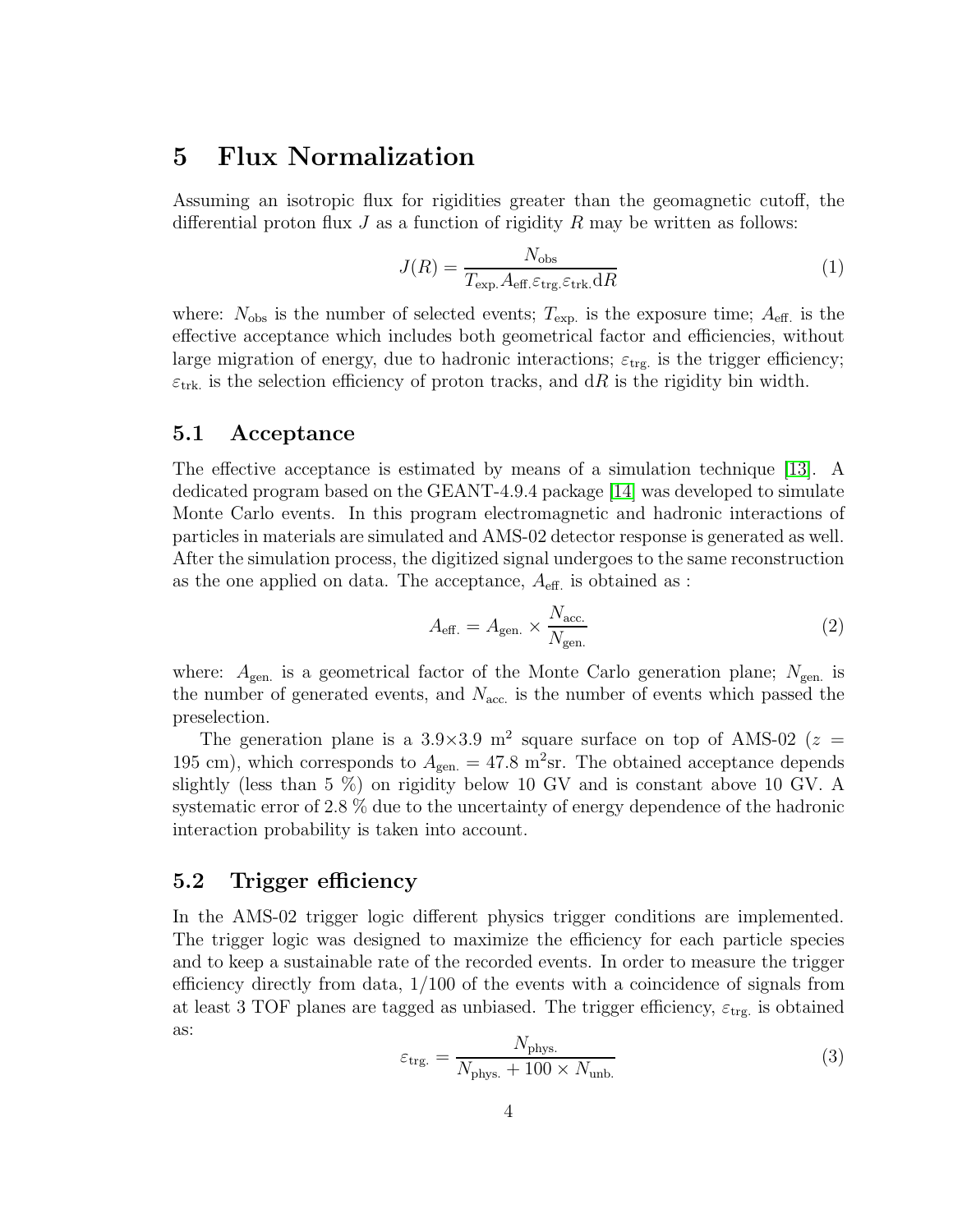

<span id="page-5-0"></span>Figure 2: Trigger efficiency as a function of measured rigidity.

where:  $N_{\text{phys}}$  is the number of events that passed the proton selection and triggered with any of the physics trigger conditions, and  $N_{\text{unb}}$  is the number of events which passed the proton selection and are triggered as unbiased sample. Fig. [2](#page-5-0) shows the trigger efficiency as a function of measured rigidity. It is constant above 20 GV within 1 %. The systematic error of 1 % is due to the limited statistics of the unbiased sample.

#### 5.3 Track Reconstruction Efficiency

The track reconstruction efficiency is estimated as the ratio of the number of events after the proton track selection over the number of events that passed the preselection and the independent TOF charge selection. This last sample includes events passing out of the tracker sensitive area which is about 91 %. Fig. [3](#page-6-0) shows the track reconstruction efficiency as a function of rigidity that was estimated by the energy deposition in the Electro-magnetic calorimeter (ECAL). This measure is consistent with the rigidity estimated from the geomagnetic cutoff. The efficiency is constant within 1  $\%$  over the whole energy range. The systematic error of 1  $\%$  is due to the uncertainty of energy dependence.

#### 5.4 Efficiency Stability

In Fig. [4,](#page-7-0) the daily variation of efficiencies  $\varepsilon_{\text{trg.}}$ , and  $\varepsilon_{\text{trk}}$  at rigidities greater than 20 GV are showed for the two years of data:  $\varepsilon_{\text{trg}}$  is constant within the statistical error of 0.7 %. For  $\varepsilon_{\text{trk}}$ , the small increase on July  $24^{th}$ , 2011 is due to the improvement of the tracker calibration and the small drop on December  $1^{st}$ , 2011 is due to a loss of 3 % of tracker readout channels [\[15\]](#page-9-14). All lost channels are in non-bending coordinate so the impact on the rigidity measurement is negligible.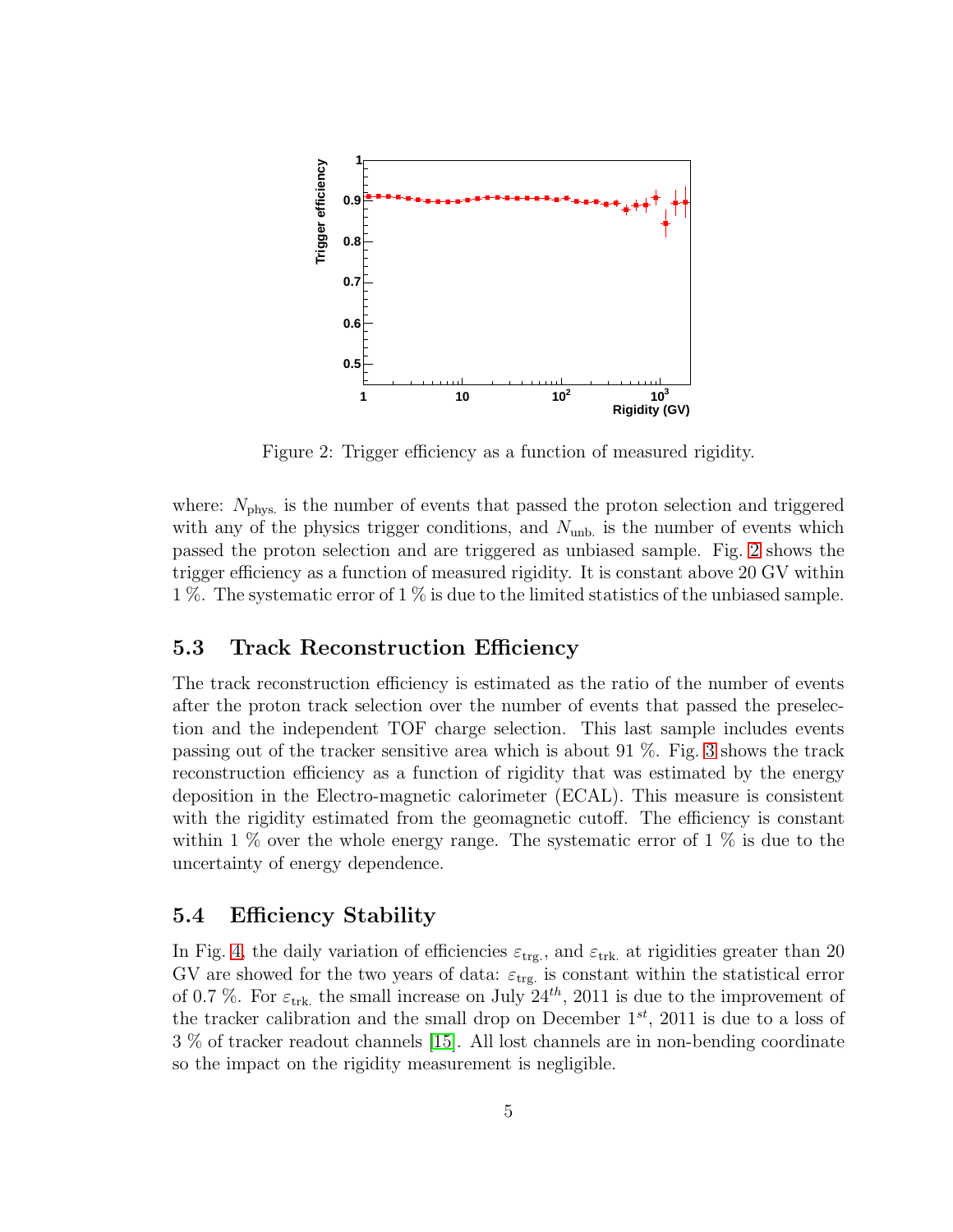

<span id="page-6-0"></span>Figure 3: Track reconstruction efficiency estimated from the preselection sample and TOF charge selection, which includes the events passing out of the tracker sensitive area (about 91  $\%$ ). Red squares: efficiency as a function of rigidity estimated by ECAL energy deposition. Blue open squares: efficiency as a function of cutoff rigidity.

# <span id="page-6-1"></span>6 Binning and Unfolding

AMS-02 rigidity binning is chosen according to the resolution estimated with Monte Carlo simulation [\[6\]](#page-9-5). Due to the finite spectrometer resolution, the normalized rigidity distribution of selected protons was corrected for bin-to-bin migration effects. The migration matrix was obtained with Monte Carlo simulation and parametrized with two Gaussians. The incident differential proton flux was obtained by means of an unfolding procedure based on the Bayes' theorem [\[16\]](#page-9-15) applied to the measured proton flux. The unfolding errors were estimated by changing of about 10 % the sigma of the resolution matrix. This 10 % corresponds to our test beam data extrapolation error to that energy. In addition it was allowed a shift up to  $1/20$  TV<sup>-1</sup> of the average inverse rigidity measurement, which corresponds to the current tracker alignment knowledge that was obtained by using electron and positron samples [\[6,](#page-9-5) [7\]](#page-9-6).

### 7 Error Estimation

AMS-02 statistical errors are always less than 1 % in the whole energy range. The Systematic error on the flux normalization,  $\sigma_{\text{norm}}$ , instead, is estimated as :

$$
\sigma_{\text{norm.}} = \sqrt{\sigma_{\text{acc.}}^2 + \sigma_{\text{trg.}}^2 + \sigma_{\text{trk.}}^2} = 3.1 \,\% \tag{4}
$$

where  $\sigma_{\text{acc}} = 2.8\%$  is the error on the acceptance estimation  $\sigma_{\text{trg}} = 1.0\%$  is the error on the trigger efficiency and  $\sigma_{\text{trk}} = 1.0 \%$  is the error on the proton track efficiency.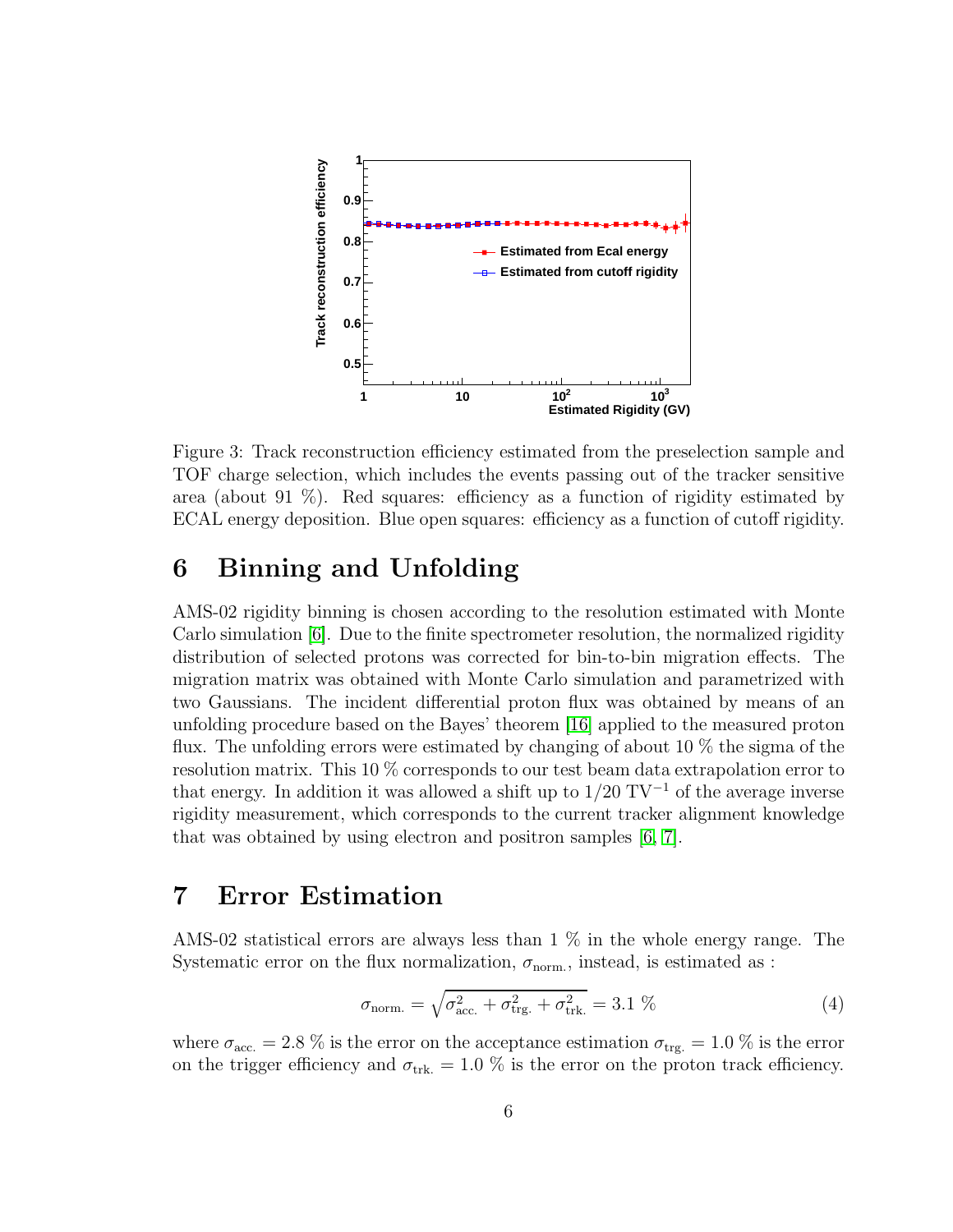

<span id="page-7-0"></span>Figure 4: Daily variation of the trigger efficiency  $(\varepsilon_{trg.})$ , and the proton track efficiency  $(\varepsilon_{\text{trk.}})$  for rigidities above 20 GV.

As discussed in Section [6,](#page-6-1) the systematic error due to the unfolding procedure,  $\sigma_{\text{unfold}}$ . is estimated by changing the parametrization of the migration matrix and it is less than 1  $\%$  below 100 GV and 5.4  $\%$  at 1 TV.

The total systematic error is obtained as the quadratic sum of  $\sigma_{\text{norm}}$  and  $\sigma_{\text{unfold}}$ . and it is 3.2 % below 100 GV and 6.3 % at 1 TV.

### 8 Daily Flux Variation

The AMS-02 proton flux is daily measured with a statistical error of ∼1 % up to  $\sim$ 20 GV. Below 30 GV it is affected by the solar activity as can be seen in Fig. [5](#page-8-0) which shows the two years time variation of the normalized flux with increasing rigidity bins between 1 and 100 GV, from blue to red. Fluxes at the beginning of the mission are normalized to 1. As time passes by, it is possible to appreciate the gradual decrease of the flux in the low rigidity region  $(R < 10$  GV) due to the solar modulation effect. The large spike observed on March  $7<sup>th</sup>$ , 2012 corresponds to the March Solar Event (X5.4 and X1.3 class solar flares and two fast Coronal Mass Ejections) which was the strongest of Solar Cycle  $24^{th}$ . After the *March Solar Event* AMS-02 has also observed the large Forbush decrease up to 30 GV which lasted for about three weeks. Another spike on May  $17^{th}$ , 2012 corresponds to the M5.1 solar flare which produced the first Ground Level Enhancement (GLE) of Solar Cycle  $24^{th}$ . Other small spikes in the plot correspond to further solar events on August  $9^{th}$ , 2011 (X6.9) and January  $27^{th}$ , 2012 (X1.7). Several other Forbush decreases, including the large one of September  $27<sup>th</sup>$ , 2011, are also visible.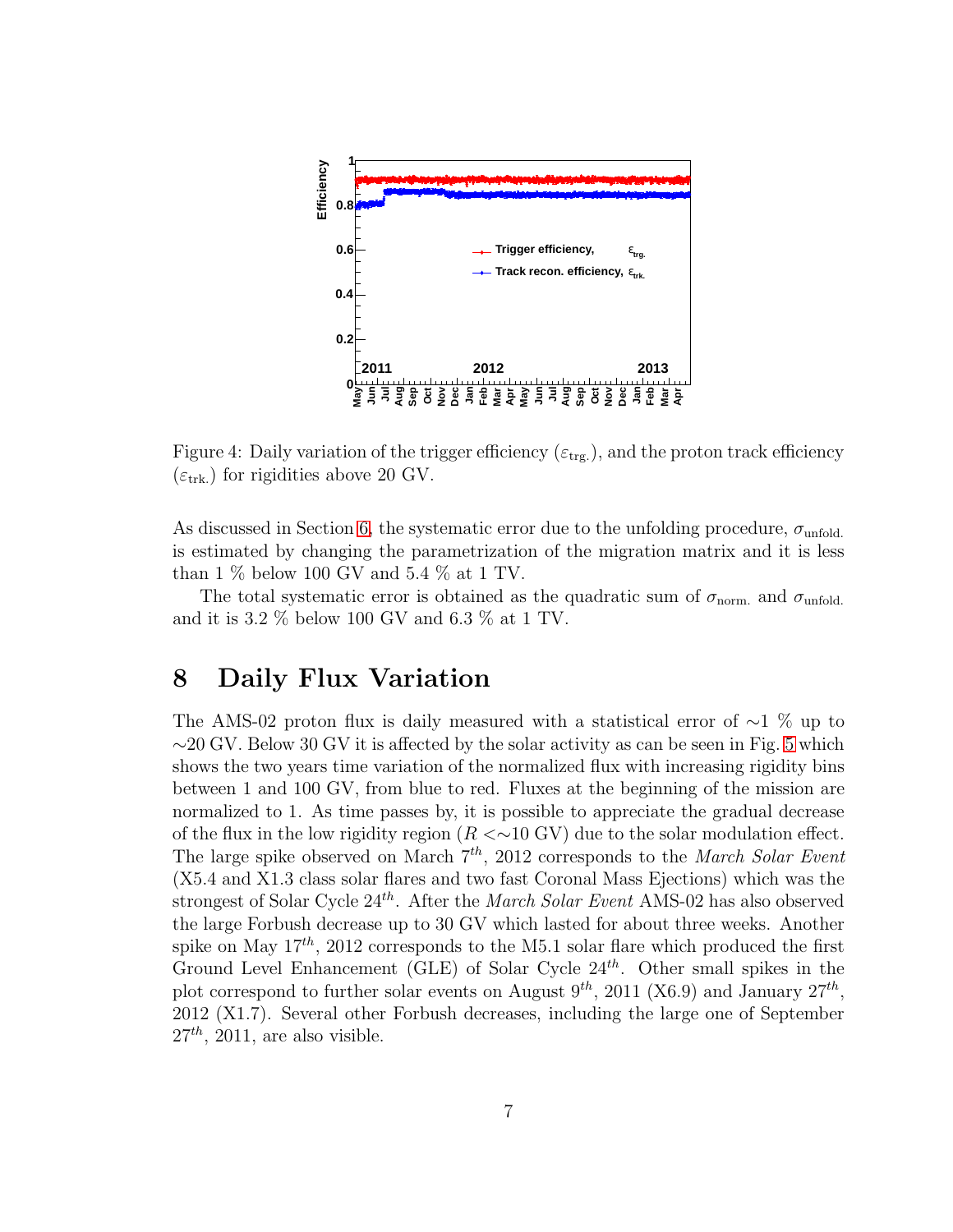

<span id="page-8-0"></span>Figure 5: Daily variation of the normalized flux. The gradual decrease of the flux in the low rigidity region ( $R \ll 10$  GV) was observed as well as some spikes in  $\sim 1$  GV which correspond to solar events on August  $9^{th}$ , 2011 (X6.9), January  $27^{th}$ , 2012  $(X1.7)$ , March  $7<sup>th</sup>$ , 2012 (X5.4 and X1.3), and May 17<sup>th</sup>, 2012 (M5.1).



<span id="page-8-1"></span>Figure 6: The average proton flux over the two years of AMS-02 observation as a function of kinetic energy  $(E)$  multiplied by  $E^{2.7}$  together with the previous experimental data [\[18\]](#page-9-16)–[\[35\]](#page-10-0).

# 9 Result and Conclusion

Fig. [6](#page-8-1) shows the average proton flux over the two years of AMS-02 observation as a function of kinetic energy multiplied by the corresponding bin central value [\[17\]](#page-9-17)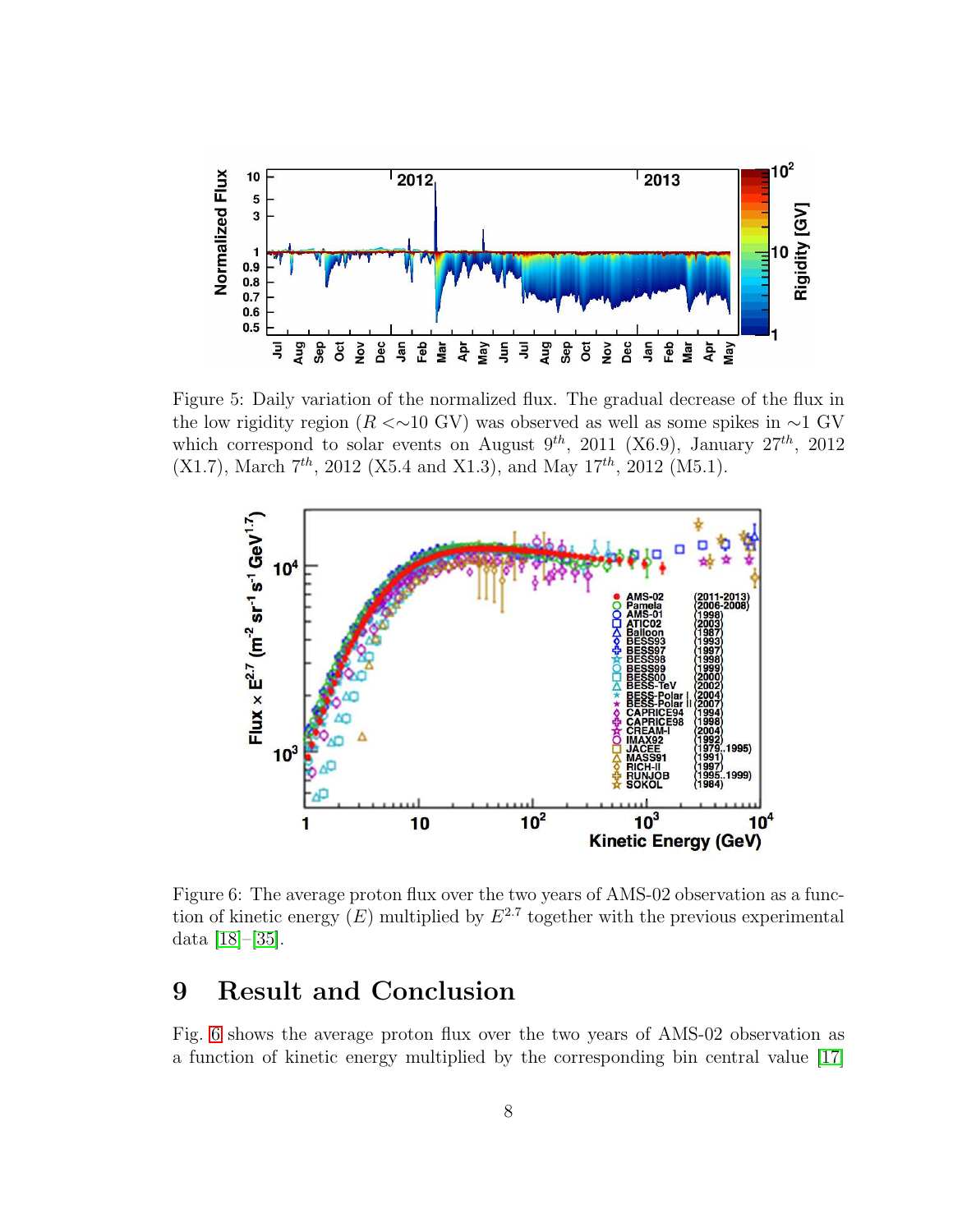taken to the 2.7 power and compared with previous experimental data [\[18\]](#page-9-16)–[\[35\]](#page-10-0). In the high energy region above 100 GeV the spectrum is consistent with a single power law spectra and shows no fine structure nor break.

# <span id="page-9-0"></span>References

- <span id="page-9-1"></span>[1] S. Haino et al., ICRC (2013).
- <span id="page-9-2"></span>[2] M. Aguilar et al., Phys. Rev. Lett 110 (2013) 141102.
- <span id="page-9-3"></span>[3] K. Luebelsmeyer et al., Nucl. Instr. Meth. A 654 (2011) 639.
- <span id="page-9-4"></span>[4] B. Alpat et al., Nucl. Instr. Meth. A 613 (2010) 207;
- <span id="page-9-5"></span>[5] A. Basili et al., Nucl. Instr. Meth. A 707 (2013) 99; V. Bindi et al., Nucl. Instr. Meth. A 623 (2010) 968.
- <span id="page-9-6"></span>[6] P. Zuccon et al., ICRC (2013) 1064.
- <span id="page-9-7"></span>[7] C. Delgado et al., ICRC (2013) 1260.
- <span id="page-9-8"></span>[8] C. Stoermer, The Polar Aurora (Oxford University, London, 1950).
- <span id="page-9-9"></span>[9] P. Saouter et al., ICRC (2013) 789.
- <span id="page-9-10"></span>[10] Q. Yan et al., ICRC (2013) 1097.
- <span id="page-9-11"></span>[11] S. Schael et al., ICRC (2013) 1257; B. Bertucci et al., ICRC (2013) 1267.
- <span id="page-9-12"></span>[12] J.Z. Wang et al., Astrophs. J. 564 (2002) 244.
- <span id="page-9-13"></span>[13] J.D. Sullivian et al., Nucl. Instr. Meth. 95 (1971) 5.
- <span id="page-9-14"></span>[14] S. Agostinelli et al., Nucl. Instr. Meth. A 506 (2003) 250.
- <span id="page-9-15"></span>[15] J. Bazo et al., ICRC (2013) 849.
- [16] A. Kondor, Nucl. Instr. Meth. 216 (1983) 177; G. Agostini, Nucl. Instr. Meth. A 362 (1995) 487.
- <span id="page-9-17"></span><span id="page-9-16"></span>[17] G.D. Lafferty, T.R. Wyatt, Nucl. Instr. Meth. A 355 (1995) 541.
- [18] O. Adriani, et al., Science, 332 (2011) 69; O. Adriani, et al., Astrophys. J. 765 (2013) 91.
- [19] J. Alcaraz et al., Phys. Lett. B 490 (2000) 27.